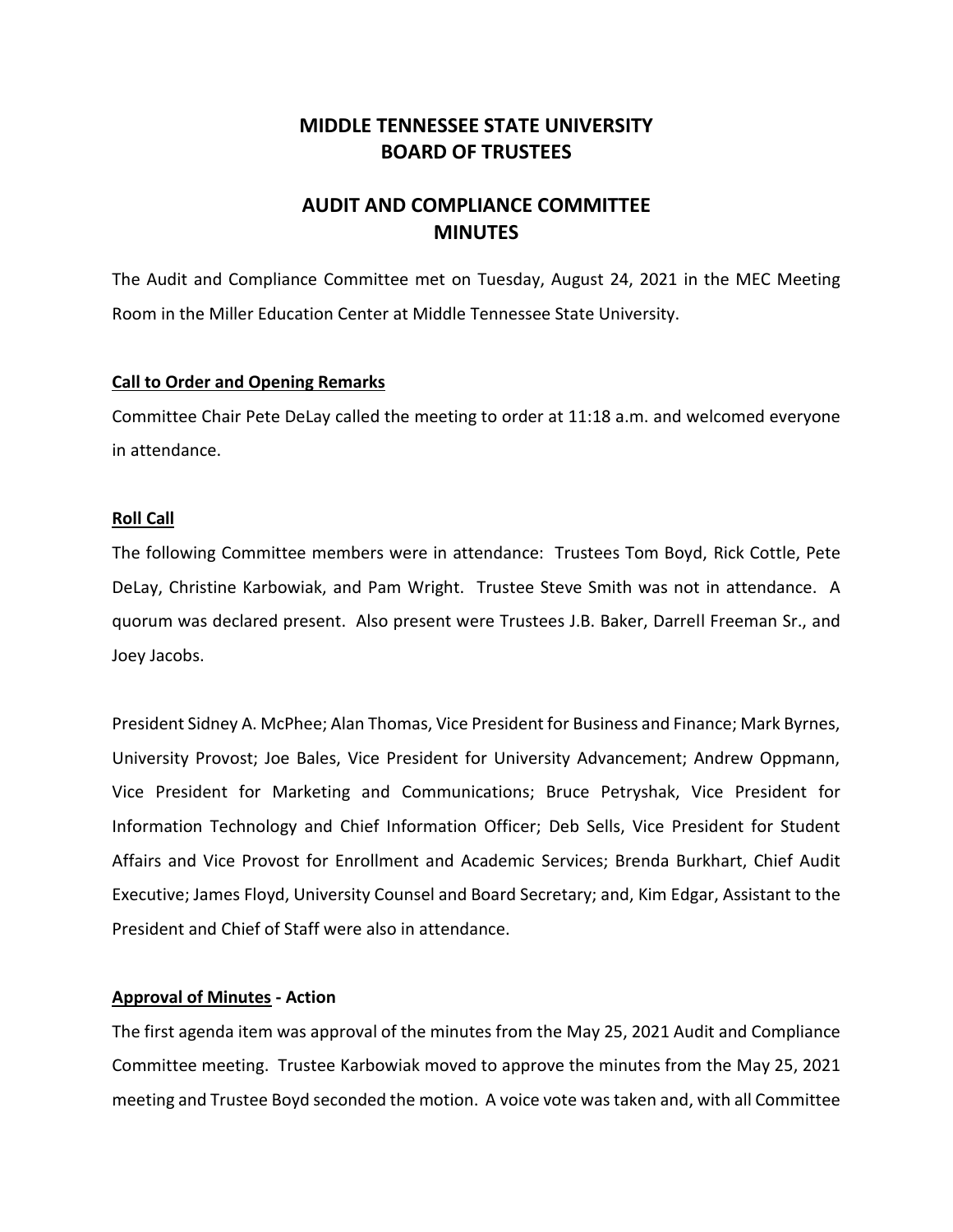members voting "Aye," the motion to approve the minutes from the May 25, 2021 meeting of the Audit and Compliance Committee carried unanimously.

#### **Approval of Amendment to Rule – Action**

The next item on the agenda was the approval of Amendment to Rule 0240-07-06 Title IX Compliance presented by Jeff Farrar, Associate University Counsel. The proposed revision to the rule consists of adding the definition of "Consent" to the rule, which was inadvertently omitted from the original rule. This definition is currently in Policy 29 Title IX Compliance; therefore no revision to that policy is required.

Trustee Wright moved to approve the Amendment to Rule 0240-07-06, Title IX Compliance and Trustee Karbowiak seconded the motion. A roll call vote was taken and, with all Committee members voting "Aye," the motion to approve the Amendment to Rule 0240-07-06, Title IX Compliance carried unanimously.

## **Rule Promulgation and Related Policy Revision – Action**

The next item on the agenda was the review and approval of the Rule Promulgation and related policy revision for Cases Heard Pursuant to the Uniform Administrative Procedures Act presented by James Floyd. Revisions to Policy 110 were drafted to reflect different procedures may be applicable to cases covered under the new federal Title IX regulations and administrative law judges may be appointed by the Administrative Procedures Division of the Office of the Secretary of State. There were also minor changes in the policy related to renumbering. New rule, Rule 0240-07-08 reflects the revised version of Policy 110 as a formal rule.

Trustee Wright moved to approve the revisions to Policy 110 and to approve new Rule 0240-07- 08 concerning Cases Heard Pursuant to the Uniform Administrative Procedures Act and Trustee Karbowiak seconded the motion. A roll call vote was taken and, with all Committee members voting "Aye," the motion to approve the revisions to Policy 110 and to approve new Rule 0240- 07-08 concerning Cases Heard Pursuant to the Uniform Administrative Procedures Act carried unanimously.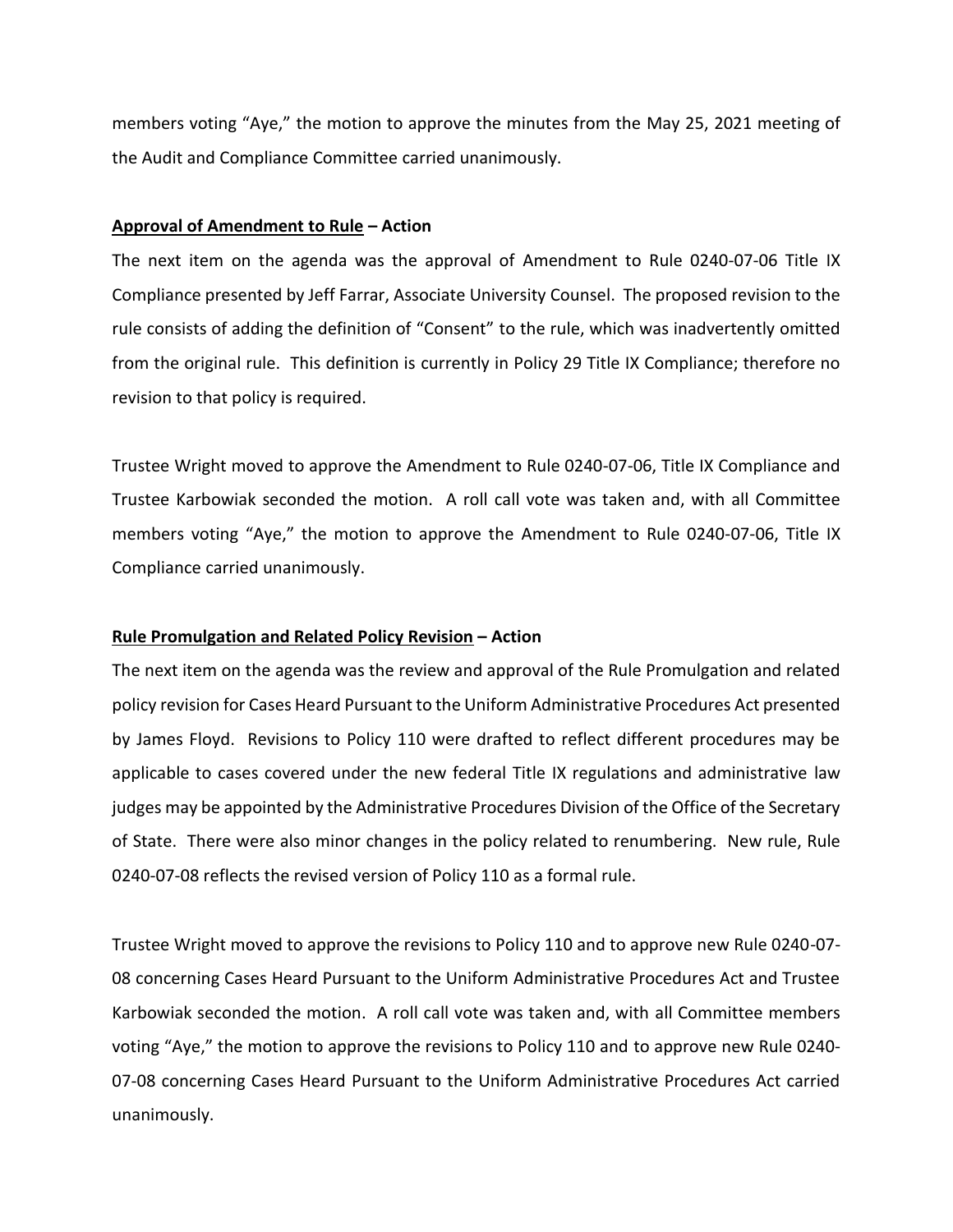#### **Annual Report for Audit and Consulting Services - Action**

The 2021 Annual Report for Audit and Consulting Services which includes the audit plan for fiscal year 2022 was presented by Ms. Burkhart for approval. Trustee Karbowiak moved to approve the Annual Audit Plan for 2022 and Trustee Boyd seconded the motion. A voice vote was taken and, with all committee members voting "Aye," the motion to approve the Annual Audit Plan for 2022 carried unanimously.

### **Quarterly Report – Results of Internal Audit Reports – Information**

Ms. Burkhart presented the results of two internal audit reports issued since the May 25, 2021 report of audit results to the Audit and Compliance Committee. 1) Audit of Inventories for Fiscal Year Ended June 30, 2021 which concluded the inventory counts were accurate with no reportable issues. 2) Cash Counts for Fiscal Year Ended June 30, 2021 were completed with no reportable issues. As noted in the minutes of the May 25, 2021 Audit and Compliance Committee meeting, an update on the corrective action to the Comptroller's Investigative Report concerning the use of student activity fees by two student organizations was to be provided. Management has taken corrective action to address the control deficiencies noted in the audit report including the following. 1) The Office of Student Organizations and Service reviewed all policies, guidelines and processes used to manage student activity fees resulting in revisions to the Student Activity Fee Guidelines, the Student Organization Handbook, and Policy 560 Student Organization Registration and Recognition. The revisions reflect the new processes for the management of student activity fees and also better define the financial oversight responsibilities of the organizations and advisors to the organizations. 2) The Director of Accounting Services provided training to personnel in the Division of Student Affairs responsible for reviewing invoices prior to payment approval. The training included tips and strategies for recognizing potentially fraudulent claims, discerning the legitimacy of invoices, and determining if all criteria for reimbursement or repayment from student activity fee funds has been met.

# **Compliance and Enterprise Risk Management Program Updates and Effectiveness- Information** As part of the University's Compliance and Enterprise Risk Management programming, Ms. Gené Stephens, Assistant Vice-President for the Office of Compliance and Enterprise Risk Management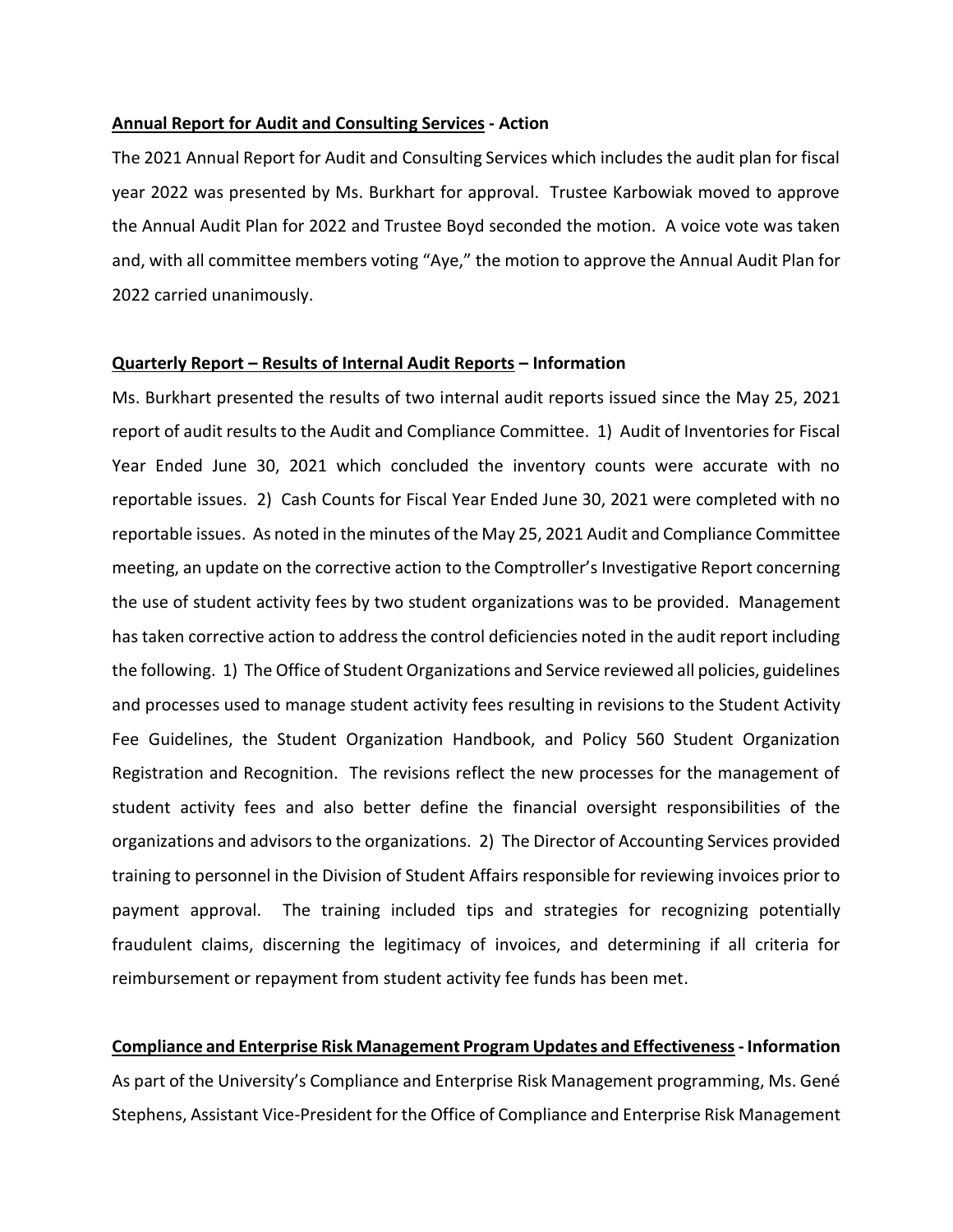(CAERM), provided updates in the following areas: 1) Records Management - The University continues to provide timely reporting of its annual Records Holding Report to the State's Records Management Division (RMD) with positive feedback from the State RMD Director. 2) Insurance Resource Database – This is a new database that allows Certificates of Insurance to be uploaded and also allows the campus to input information for review of any requests related to outside vendors for risk management purposes in collaboration with the Office of University Counsel. 3) Conflict of Interest Disclosure Form Enhancement – The Conflict of Interest (COI) Disclosure Form was converted to a dynamic disclosure form which allows for better tracking of the COI Forms. 4) Family Educational Rights and Privacy Act (FERPA) Complaint Form and Procedures – A new dynamic form was developed to enhance procedures and documentation concerning the receipt and processing of FERPA complaints by students. Ms. Stephens also stated that the environmental, social, and governance (ESG) compliance is a new element to compliance and risk management programming. Examples of how MTSU meets the ESG compliance activities are included in the Committee materials.

#### **Non-Public Executive Session**

The Committee adjourned the public session at 11:36 a.m. and entered non-public executive session at 11:40 a.m. to discuss risk assessment reports, audits and investigations. The nonpublic executive session adjourned at 11:57 a.m. The public session reconvened at 12:00 p.m. for the final agenda items.

#### **Compliance and Enterprise Risk Management Update (continued) - Information**

Ms. Gené Stephens provided updates to the Committee on the Annual Compliance Trainings Effectiveness including Family Educational Rights and Privacy Act (FERPA), Ethics, Health Insurance Portability and Accountability Act of 1996 (HIPAA), and Summer Camp Safety and Risk Management. These trainings continue to be distributed to employees annually.

#### **Risk Assessment Reporting - Action**

Ms. Gené Stephens stated that annually the university must present risk assessments and also report the risk assessments to State Audit. The risk assessments are presented to the Committee